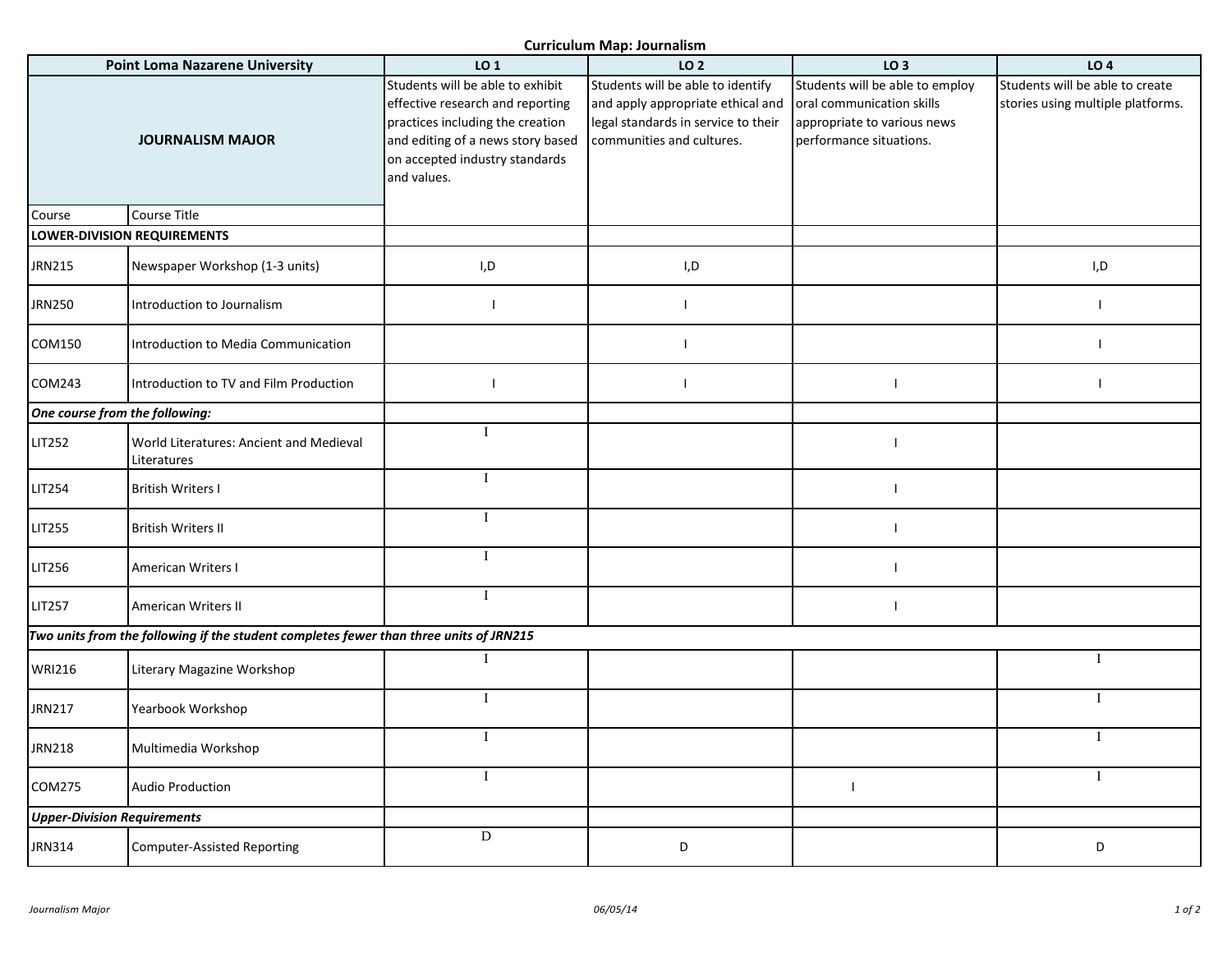| <b>JRN340</b> | Media Law and Ethics         |   | D |   |   |
|---------------|------------------------------|---|---|---|---|
| <b>JRN350</b> | Special Topics in Journalism | υ | D |   | υ |
| <b>JRN430</b> | Multimedia Journalism        | ш | D |   |   |
| <b>JRN470</b> | Internship in Journalism     |   | D |   |   |
| <b>JRN495</b> | Capstone in Journalism       | М | M | M | м |